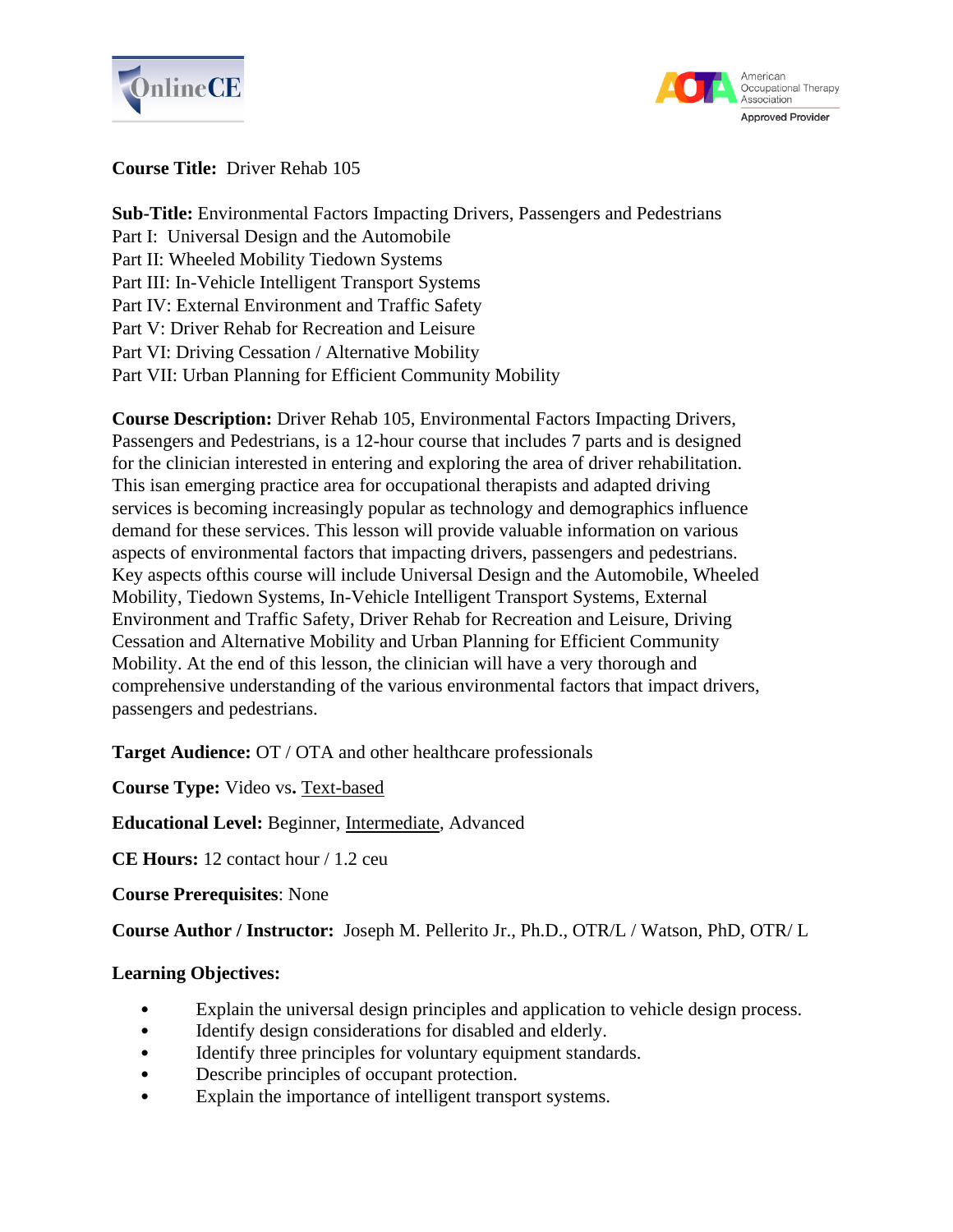- Discuss the importance of efficient user interface design.<br>• Compare and contrast a range of vehicles to which adapta
- Compare and contrast a range of vehicles to which adaptations could be made.
- Explain what types of adaptations can be made to enhance motor vehicle usability.
- Compare and contrast behavioral models for understanding the process of driving cessation.
- Recognize options specific to the client's community mobility needs.

### **Agenda:**

# **Hour #1-2**

Part I: Universal Design and the Automobile

## **Hour #3-4**

Part II: Wheeled Mobility Tiedown Systems

**Hour #5-6**

Part III: In-Vehicle Intelligent Transport Systems

# **Hour #7-8**

Part IV: External Environment and Traffic Safety

## **Hour #9-10**

Part V: Driver Rehab for Recreation and Leisure

# **Hour #11**

Part VI: Driving Cessation and Alternative Mobility

### **Hour #12**

Part VII: Urban Planning for Efficient Community Mobility

### **Course Completion Requirements:**

A passing score of 100% is required for course completion. You will have as many attempts as needed until your passing score of 100% is achieved. Upon successful completion of course and completing a satisfaction survey, you will receive your certificate of completion.

# **Additional Course Information**

**Course Registration:** Register for Free at [www.OnlineCE.com.](http://www.onlinece.com/) Once registered, you can begin to purchase courses. Contact [info@onlinece.com](mailto:info@onlinece.com) for special needs requests and assistance.

**Refund Policy:** There will be no refunds for courses taken at OnlineCE.com or monies deposited into My CE Bank. Any money on account will be used for taking future courses. If you start a course in error, or if you are dissatisfied with a course, please contact us in the first part of the course and we will void the course and you can select a replacement course.